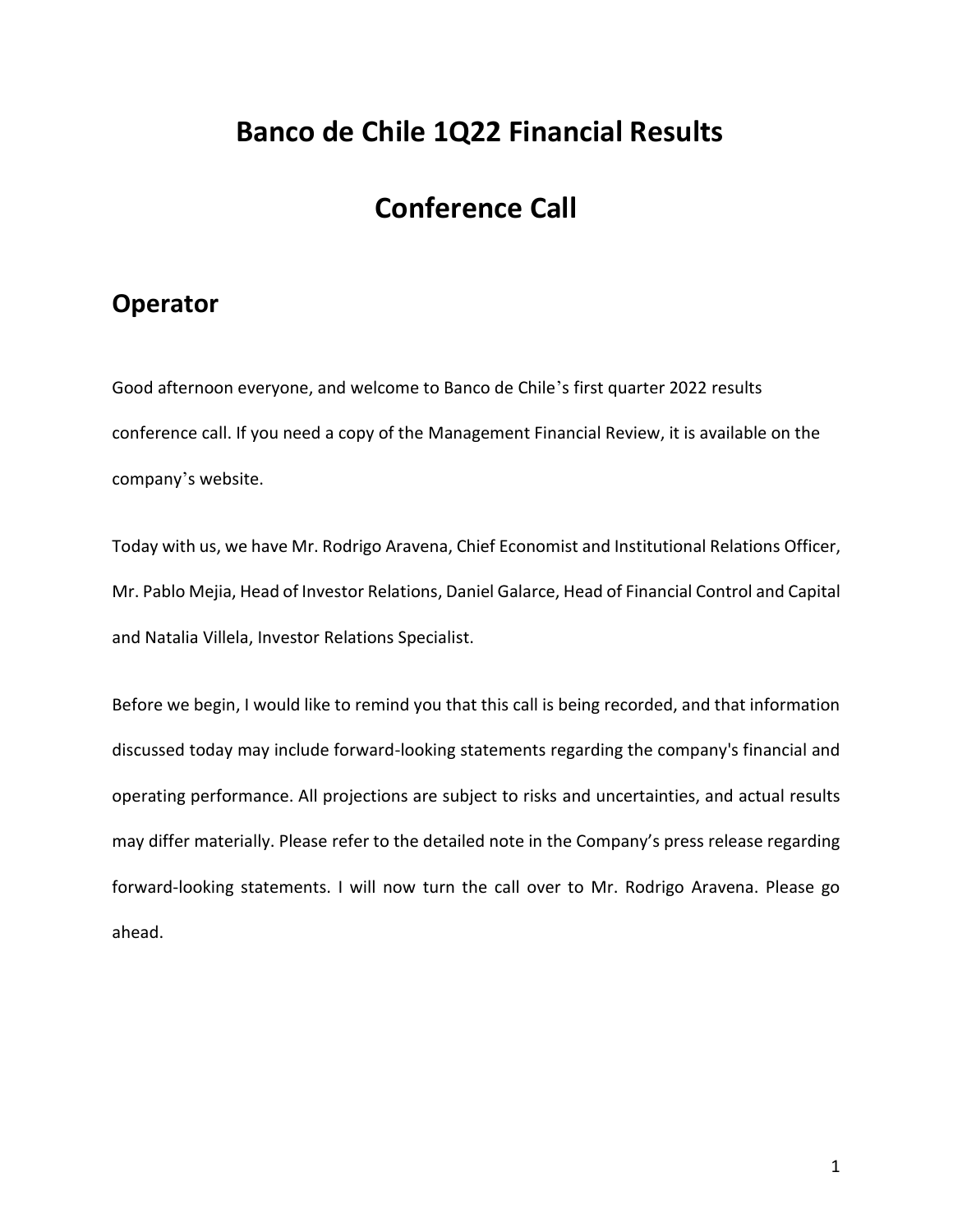### **Rodrigo Aravena**

Good afternoon everyone. Thank you very much for attending this conference call today. It is a great honor for us to present the outstanding results posted by Banco de Chile during the first quarter of this year, a period that, once again, we continued leading the industry in different aspects. In order to present these achievements, we have divided this call into three main sections: first, an analysis of the macroeconomic environment that we faced, including our forecasts for this and the following year. Then, we will review the main accomplishments and advances in our key strategic areas, such as digital banking, efficiency and sustainability. Then we will finalize with a deep analysis of financial results.

#### **Let me start with a general overview of the Chilean economy. Please go to slide number 3.**

The economy expanded strongly in 2021, as the GDP went up by 11.7%, achieving the highest figure in our recent history. As we mentioned in previous conference calls, this was positively influenced by temporary factors and policies, such as the 33% pick up in fiscal spending and the more than US\$55 Billion withdrawn from pension funds. The sum of these resources represented almost 30% of the GDP, becoming Chile one of the countries with the strongest economic response during this pandemic. Nevertheless, as these factors were only temporary, a slowdown in the overall activity has broadly been expected.

In this environment, recent figures have been confirming that the economy began a slowdown in November last year, which has translated into lower expansion rates at the beginning of 2022. Accordingly, the economy grew 7.9% in 1Q22 year-on-year, below the 12.0% seen in the 4Q21. The weaker activity is even more evident on a sequential basis, as the overall GDP fell by 0.4% in the 1Q22, posting the first contraction since the 2Q20. The downward trend of the activity can be seen in the chart on the upper left of the slide.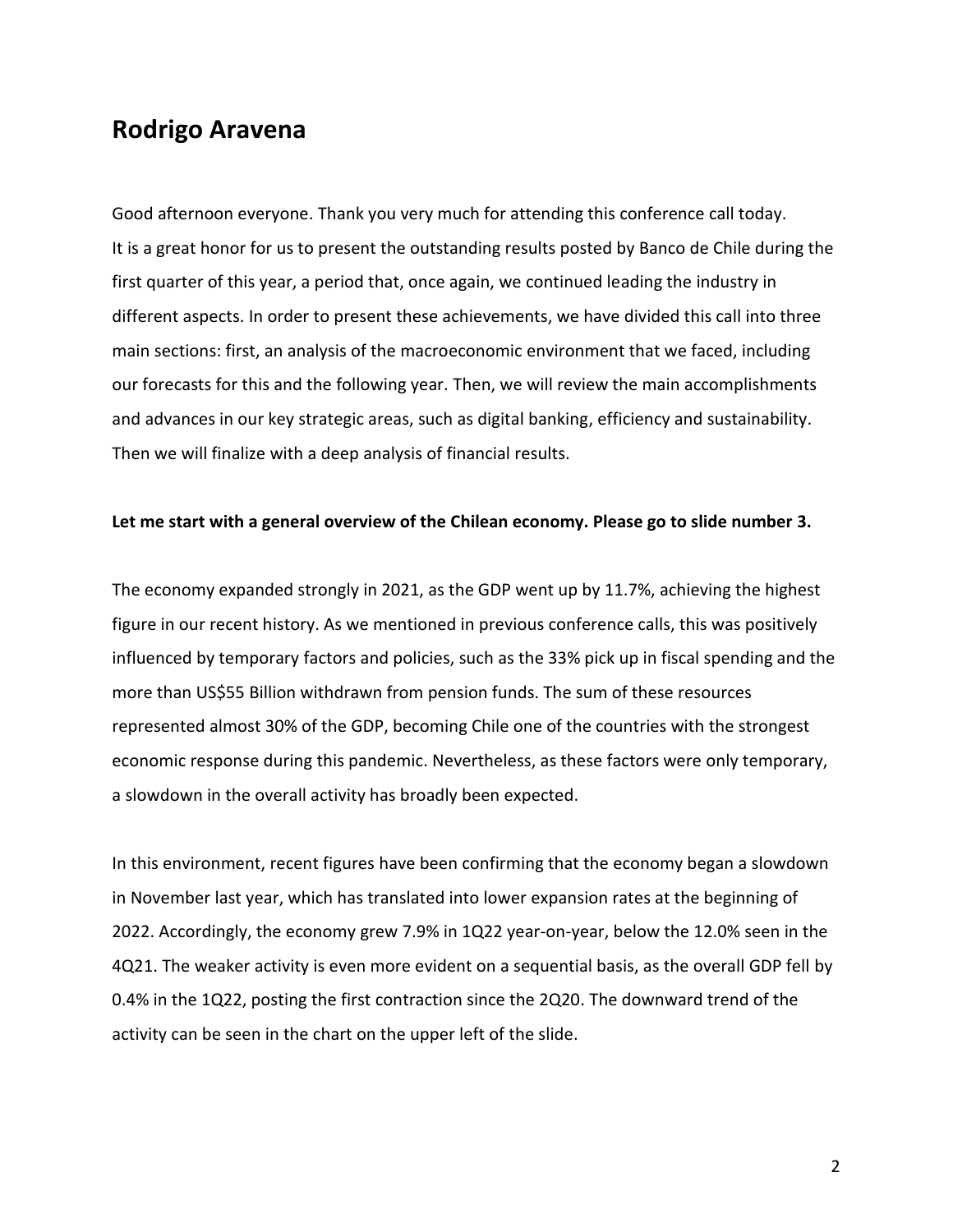The weaker expansion has been led by the slowdown observed in the commerce sector, which has fallen 4.3% during the last three months, as the chart on the upper right displays. Generally, the lower expansion is mainly attributable to the reversal of several temporary factors that positively influenced domestic spending, such as monetary transfers and pension funds withdrawals. Therefore, the end of these factors, which coupled with the rise in inflation and interest rates, are fostering the slowdown in consumption even more. It is also worth mentioning that commerce climbed last year, growing at rates near 30%, as the chart shows, which was an unsustainable situation. Overall, the lower consumption is consistent with a normal adjustment of the economy towards its long-term fundamentals.

On the other hand, however, services have been recovering the ground lost during the pandemic, partially offsetting the sluggish commerce growth. In fact, services went up by 2.6% QoQ in 1Q22, being the only sector with a positive change during the period. This has been chiefly due to improved sanitary conditions, which have allowed greater levels of mobility and, consequently, normalization in several activities more intensive in social contact.

The labor market has continued posting better figures. In March, for instance, the unemployment rate was 7.8%, which was 260 bps below the level posted one year ago, and much better than the peak of 13.1% seen in 2020, as the bottom left chart shows. The lower unemployment rate has been due to the partial recovery in employment, which grew 8.0% YoY in 1Q22, which resulted in a total number of jobs that is only 3.5% below its pre covid levels, as you can observe in the chart on the bottom right. The labor force has also increased, although the participation rate remains below the level reached before the pandemic.

The positive trend posted by the domestic activity and several external factors has further increased the inflationary pressures in the Chilean economy. I'll refer to these factors and their implications for interest rates in the next slide.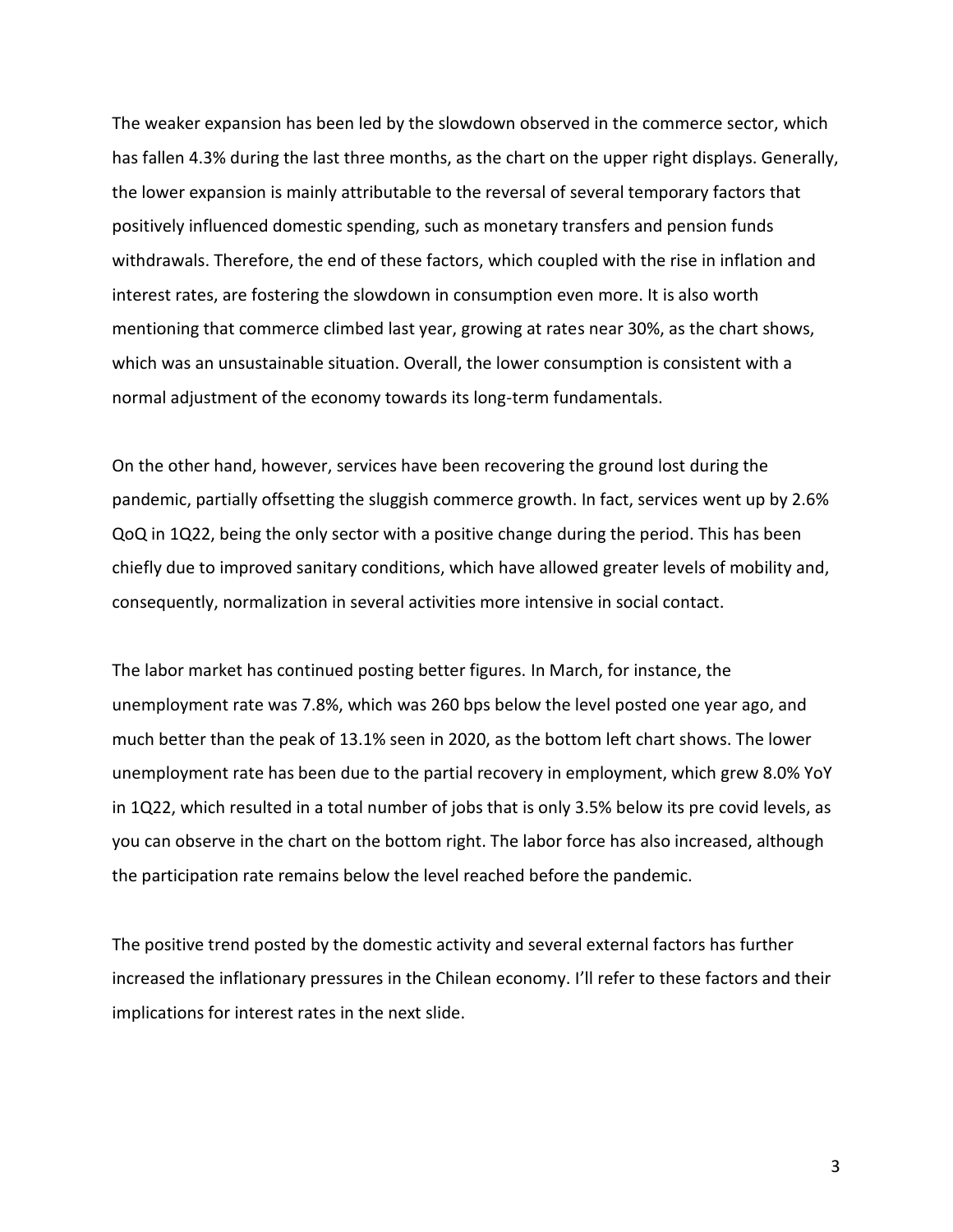#### **Please go to the slide number 4.**

The headline CPI has soared significantly during the last months, surpassing any expectations held just a few months ago. The overall CPI rose to 9.4% YoY in March, reaching the highest figure since 2008. This trend has been accompanied by an important pick-up in the core inflation, which rose to 7.4% YoY in March. Therefore, as can be seen in the chart on the top left, all CPI measures have been diverging from the policy target set at 3.0%. Other alternative figures, such as tradable and non-tradable indexes, have also increased to 11.5% and 6.9% YoY, respectively. These figures confirm that higher inflation has been a multifactorial phenomenon, led by different forces, local and external, that have contributed in the same direction. On FX, despite the strengthening seen during the quarter, the Chilean peso remains weak compared to previous years, contributing to inflation. This evolution can be seen in the chart on the top right.

The surge in local inflation has pursued the Central Bank to continue its tightening process in the Monetary Policy. In March, the Board decided to raise the overnight rate by 150 bps to 7%. The Central Bank of Chile accumulated a total adjustment of 650 bps since July last year when the rate was only at 0.5% , becoming Chile one of the countries with the greatest adjustment in the monetary policy rate in the world. This evolution is displayed in the chart on the bottom left.

The forward guidance provided by the Central Bank anticipates further adjustments in the interest rate, despite the expected slowdown in the overall activity. Particularly, in the baseline scenario outlined in its March's Monetary Policy Report, the Central Bank signaled an interest rate of around 7.5% to 7.75% by the end of the year and the beginning of an easing process only in 2023. Nevertheless, this guidance of overnight rate was made under the assumption of several factors, such as lower commodity prices, a stronger Chilean peso, and the absence of a further fiscal stimulus. Consequently, given the evolution of both Chilean and global scenarios, we acknowledge the possibility of higher-than-expected increases in the policy rate this year. As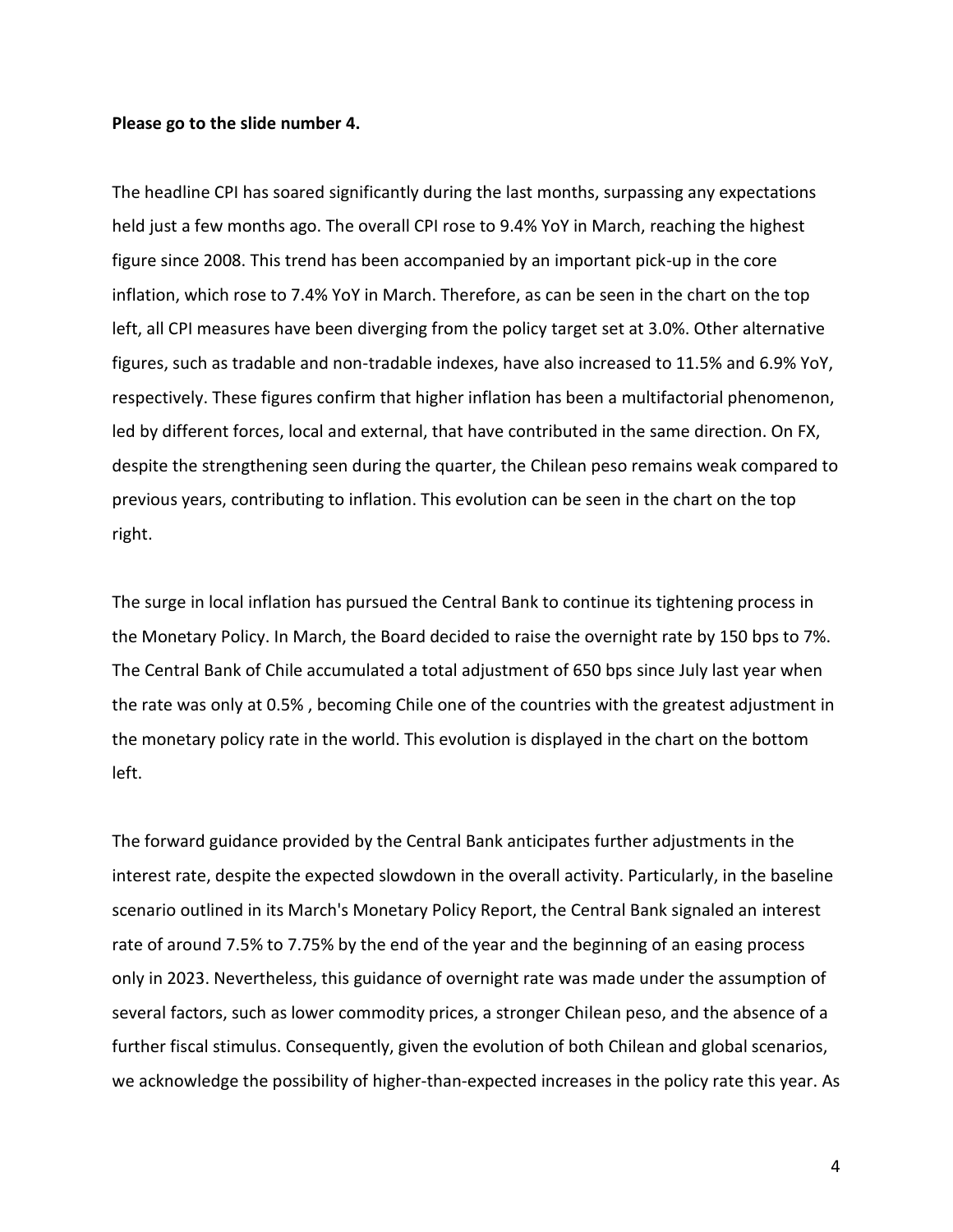the bottom right chart shows, this balance of risks explains the evolution of long-term interest rates in Chile.

### **Now, I'd like to share with you our baseline scenario for this and the following year. Please move to the next slide, number 5.**

We expect the slowdown to continue in the near future. Specifically, the combination between lower fiscal spending, the lagged effect of interest rate tightening, and the weak external growth, among other factors, should lead the economy into a sluggish expansion in the second half of 2022. We can't rule out the possibility of negative annual growth rates for some months during the second quarter of 2022. We are forecasting a 1.5% expansion rate this year and in 2023 a level slightly above 0%. In the long run we expect a level of around 2%. Therefore, it is reasonable to expect a "U shape" evolution for economic growth.

Our baseline scenario considers an inflation rate remaining above the policy target for the next couple of years. Despite the below-trend growth, the inflation rate should persist at high levels due to further pressures from commodity prices, global supply chain disruptions, and secondround effects, among others. For these reasons, we expect further interest rate hikes this year to reach a level of 8.25%.

Before moving to the banking sector, I'd like to emphasize the existence of some critical risks that need to be watched. First, since Chile is one of the most integrated countries into the global economy, a negative evolution of the external activity could have a material impact in the country, especially if the slowdown occurs in China or the U.S. Therefore, it is important to analyze the evolution of critical factors such as the pandemic and the geopolitical conflict in Europe.

Second, several political developments are worth monitoring, such as the contents to be included in the final draft of the constitution. Also, it is critical to see the result of the exit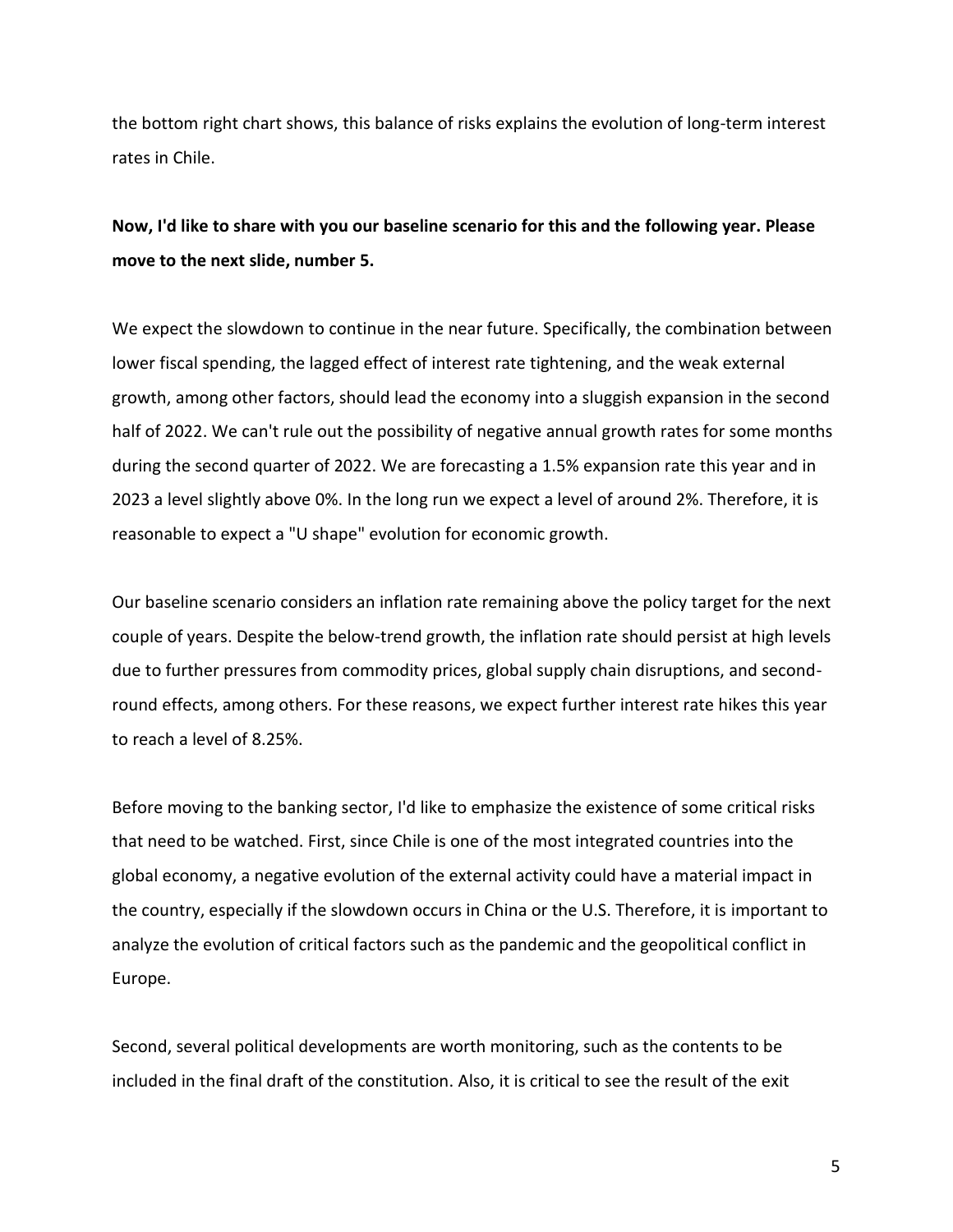referendum to be held on Sept  $4<sup>th</sup>$ , which will determine if the constitutional convention's proposal becomes the new constitution. Additionally, it is essential to pay attention to the implementation of potential reforms that have been announced by the government, especially in areas such as taxes, labor, and pensions.

# **Now. I'd like to discuss briefly the evolution of the Chilean banking industry. Please turn to slide number 6.**

Loans in the Chilean banking industry in the first quarter grew only 1% in nominal terms quarter on quarter and showed dissimilar trends by product. Retail loans continued to support growth. Consumer loans grew quarter-on-quarter by 4.2% and mortgages rose 2.4% quarter on quarter. This was strongly supported by the steep levels of inflation seen during the quarter. We expect that, with rising inflation levels coupled with higher interest rates and more uncertainty, mortgage loan expansion should continue showing an important deceleration compared to the figures showed in previous quarters. Lastly, commercial loans decreased by 0.4%, strongly due to the current environment.

The industry posted strong results in the quarter, associated to the high levels of inflation, which positively benefits operating revenues together with credit risk charges that remain below historical levels. This was partially offset by higher operating expenses also due to the record high levels of inflation we have recently seen in Chile.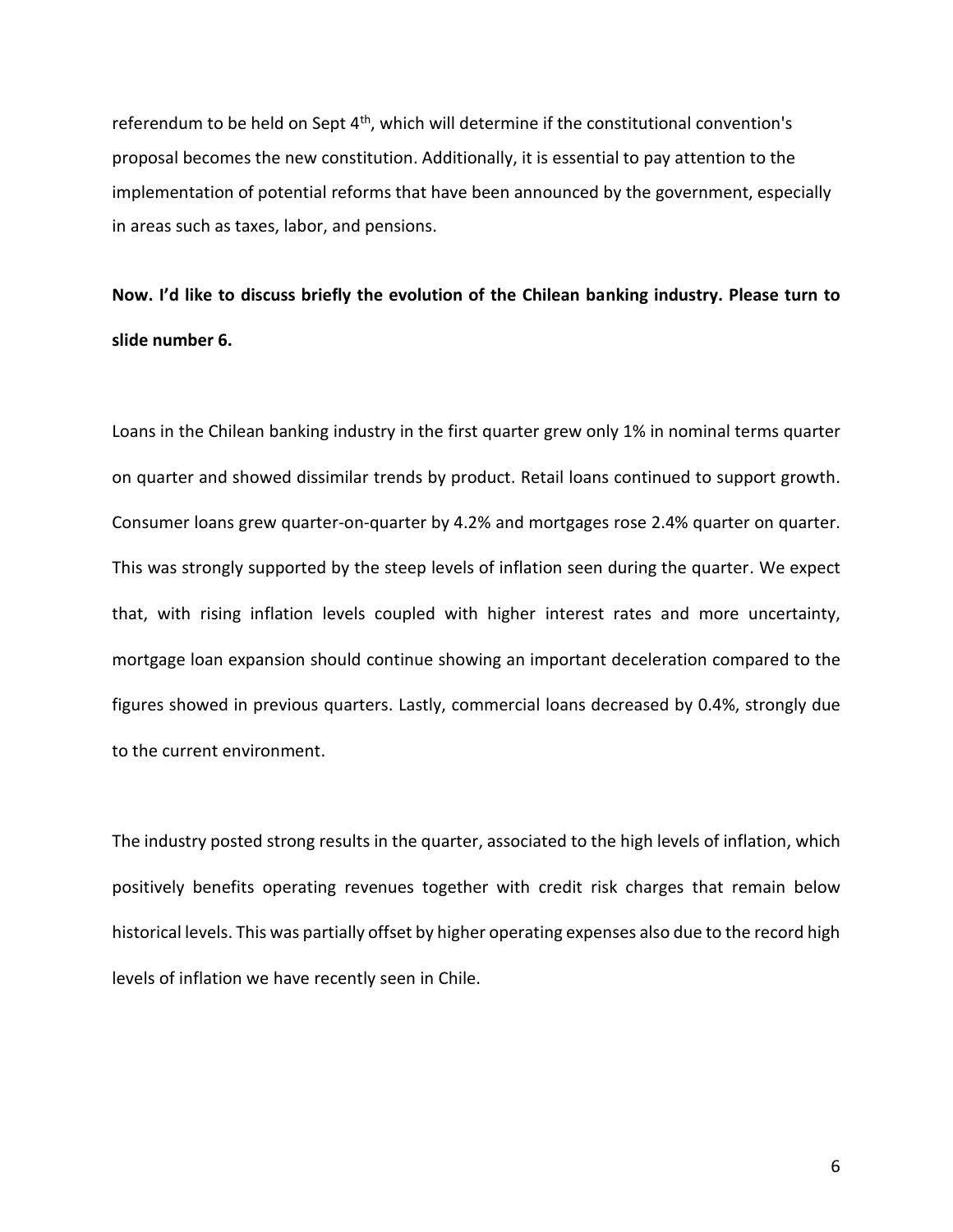**Now I would like to pass the call to Pablo, who will go into more detail about Banco de Chile's advances and the financial performance.** 

**Thank you Rodrigo. I'd like to begin with our main accomplishments in our key strategic projects. Please go to slide number 8.** 

As we have mentioned in previous conference calls, we have developed a strategic project that focusing on three key areas. As you can see in the slide, they are digital transformation of the bank, permanent improvements in efficiency and productivity, and our increasing commitment to ESG. In the next few slides we will go over the advances of these initiatives, which are already bearing fruit.

**Let me start the with the analysis of digital transformation. Please move to the next slide, number 9.** 

Cuenta FAN once again posted strong gains in customer acquisition, closing the period at 844 thousand new clients. Of these, we have cross-sold 24% to other products and services, which include current accounts, insurance products, investment solutions, credit cards, consumer loans, and mortgages.

We also reinforced the Digital Journey to become a Banco de Chile customer by launching our New Digital Current Account that can be opened 100% online, in less than 5 minutes in three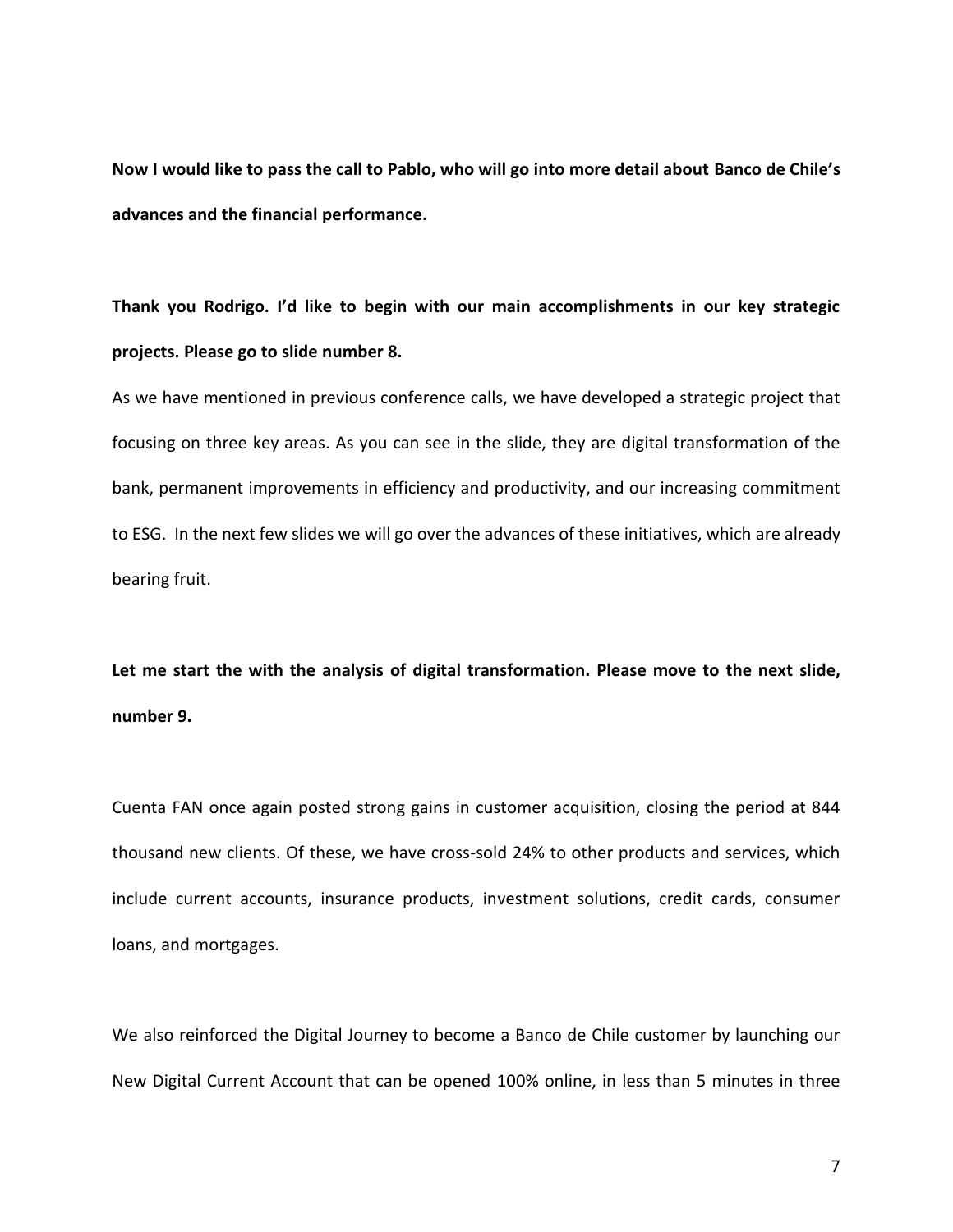simple steps. This is a full bank account with no limits with the possibility to open other products such as lines of credit, credit cards, investment products, among others.

In line with our goal of building a full digital ecosystem, we released a great new investment app that permits customers to invest not only in local stocks and mutual funds but also in international ETFs and stocks listed on foreign exchanges.

Additionally, in alliance with Scotiabank, we developed a service that facilitates to make quickly and easily money transfers between banking customers by only using the mobile telephone number. This service is now available for all banks in Chile at the Automated Compensation Center which provides payment processing services to all financial institutions registered and supervised by the CMF.

Lastly, I want to highlight some key digital advances. As you can see on the right, our customers are using more actively our digital channels. Monetary transactions through the app are up 34% over last year, 50% of consumer loans this quarter were taken online and we have also had an important increase in digital customers.

#### **Please turn to slide 10**

Our purpose is to create long-term value for shareholders and to be the best bank for our customers. For instance, this quarter we reinforced our efforts to put Banco de Chile at the top of mind by strengthening marketing activities such as supporting the music festival Lollapalooza.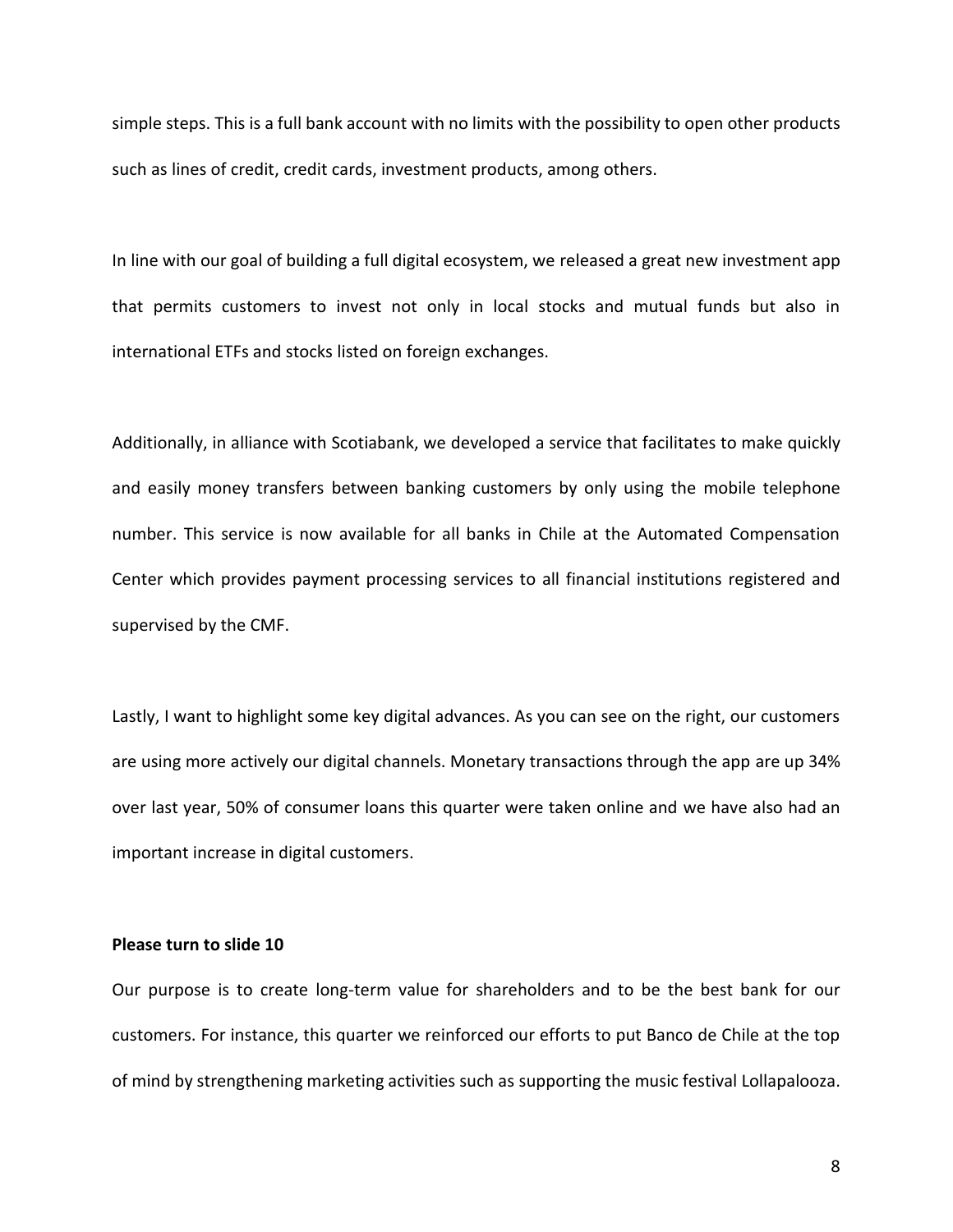As you can see on the chart on the top left, our Top of Mind reached 29%, one third higher than our closest competitor. Additionally, through our new customer service model, we have continued to out rank our peers in net promoter score according to the Procalidad survey. In addition, we are positioned as the most reliable and preferred bank in Chile according to the latest Adimark survey, as you can see on the chart to the right. By focusing to create the best bank for our customers, we are standing out from other banks. This is generating greater demand for our products and stronger relationships, which means more originations to loyal customers that value and promote our products.

#### **Please turn to slide 11**

Our consistent improvements in productivity have been supported through diverse initiatives, which were accelerated when we created the formal productivity and efficiency program. These incremental improvements, together with technological advances and the streamlining of our branch network, have optimized how the bank operates. This quarter we posted a groundbreaking 34.2% efficiency ratio. On the one hand, this level was influenced by the strong top line growth we posted in the quarter but on the other hand, we have been able to continue controlling expense growth in real terms close to zero. We recently implemented a new digital purchasing platform that introduces electronic auctions and tender processes to acquire goods and services for the bank that will further support our cost control management. This is just one more mechanism that we are applying to continue using our resources better.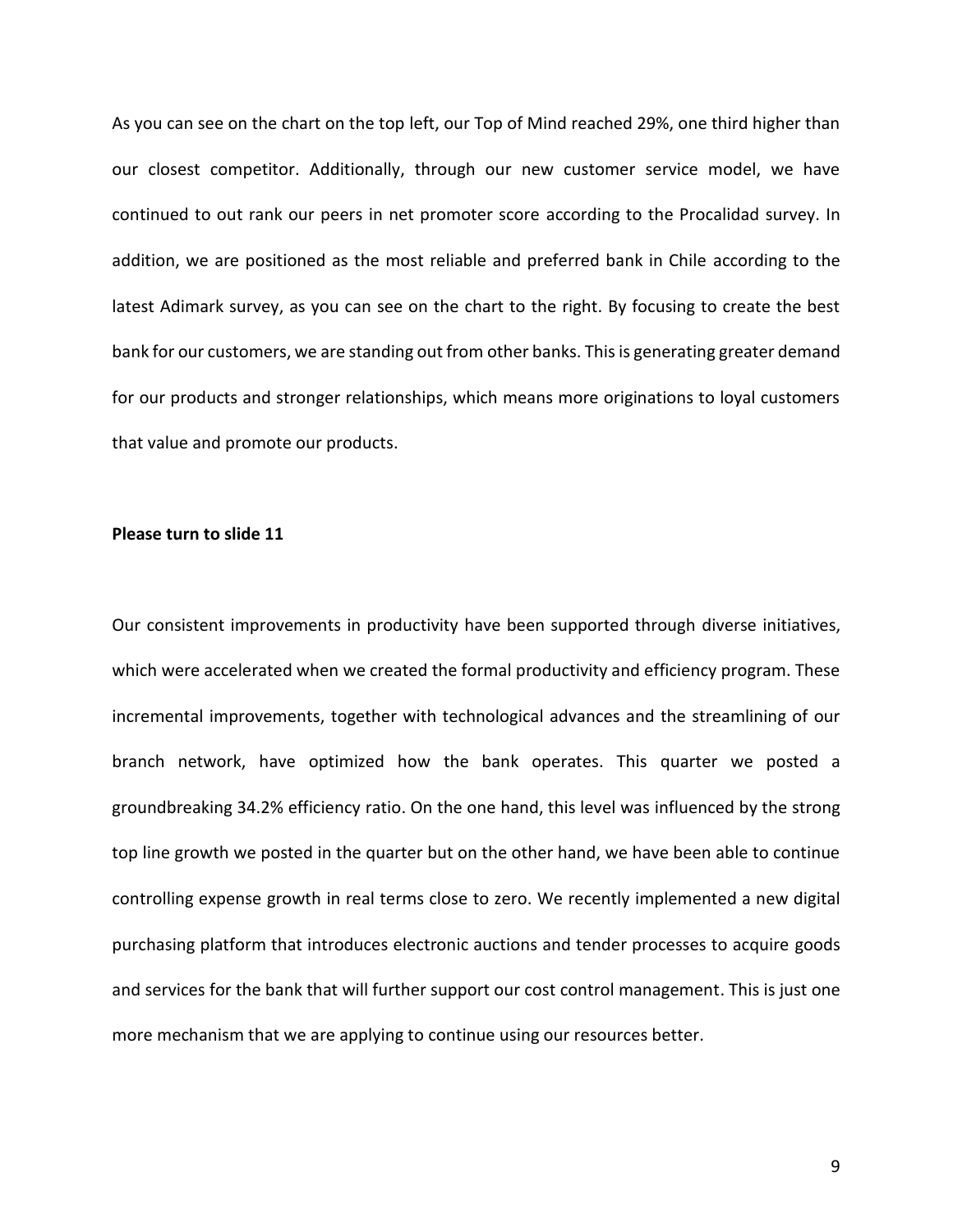It is clear that the efficiency we achieved this quarter benefited from extraordinary items that positively impacted our revenues, but I would like to emphasize that we did not stand still during this period. We are confident that through the continuous improvement of our efficiency program, increased automation and the use of new digital tools, we will be able to continue improving our sustainable efficiency indicators by consolidating the trend we have seen in many metrics, such as the cost-to-assets ratio, which are not influenced by the effect of inflation and, therefore, reflects gains in productivity.

#### **Please turn to slide 12**

This quarter we made several advances in ESG. We started a new series of our Program "Cuentas con el Chile", which is a program aimed to educate entrepreneurs, students and new residents to Chile in financial literacy. This new version of the program will include cybersecurity knowledge and inclusive methodology.

Regarding our diversity and inclusion initiatives, we signed an agreement with the non profit organization Women in Finance that promotes their participation in the banking industry and we held the 23rd edition of the Chilean Open Copa Banco de Chile wheelchair tennis tournament.

In connection with environmental actions, we launched the first national call for Glocal social innovation in alliance with Sustenta Pucón Foundation, which seeks to join entrepreneurs to provide solutions to economic, social and environmental challenges. We also recently entered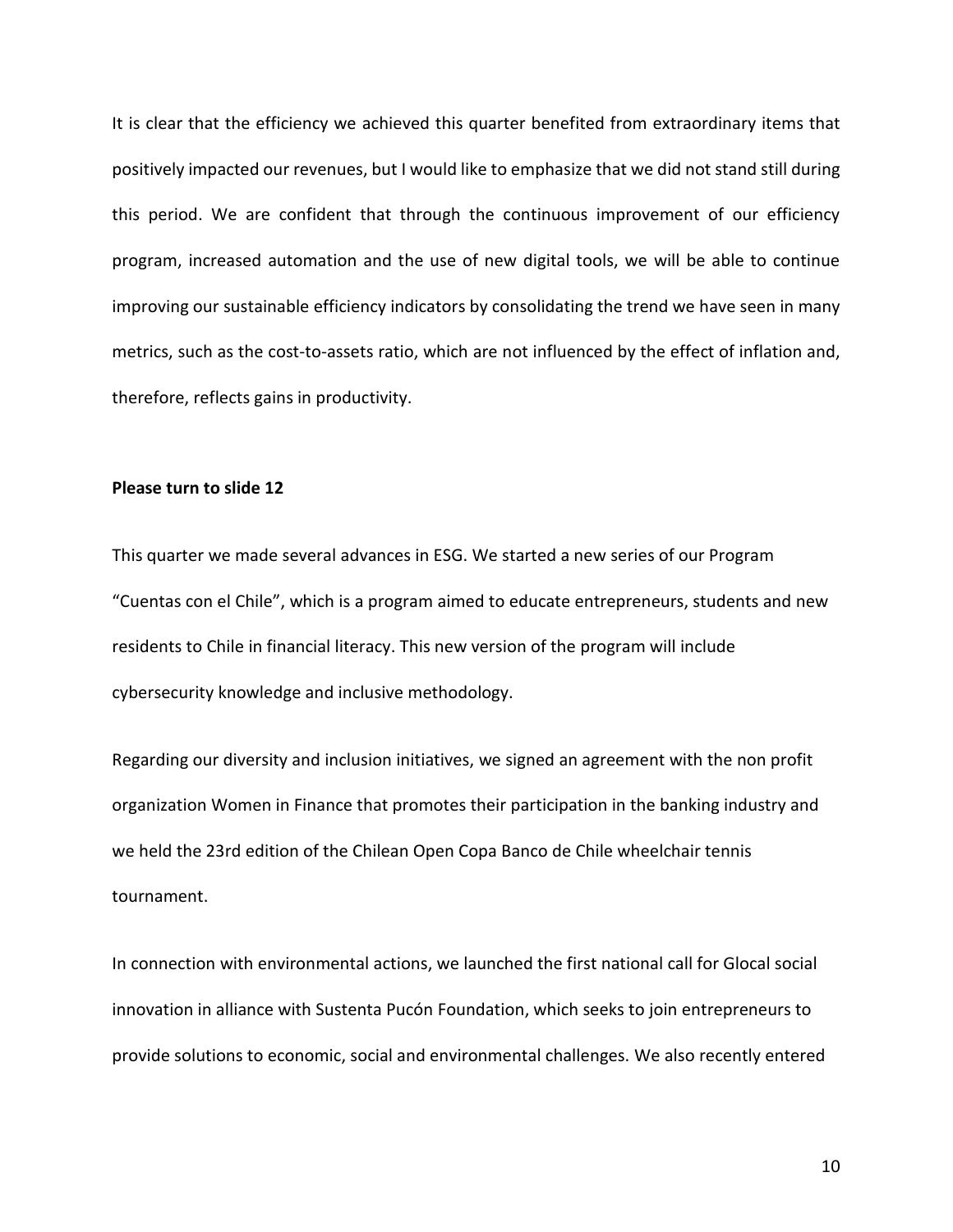into new agreements consume electricity only from renewable sources through the purchase of Energy Certificates. This has reduced our carbon footprint by 28%.

Moreover, we are especially proud to announce that we have created a Sustainability Committee composed of senior management and chaired by our CEO. This Committee aims to boost our sustainability strategy and initiatives, as well as define and monitor ESG KPIs .

Finally, we are glad to mention that we were recognized as the third most responsible company in the country in environmental, social and governance areas by Merco and we improved significantly our Sustainalytics ESG Risk Ratings to a "Low Risk Level". This score positions us as leaders in the Chilean banking industry in this matter with a large gap to our competitors. It's also important to highlight that we have an A rating in ESG MSCI, which is the highest in the Chilean banking industry.

#### **Please turn to slide 14 to begin our discussion on our results.**

The economic scenario continues to surprise. This quarter we witnessed another period of high inflation of 2.4%. This together with a sound business strategy that leveraged diverse market factors in our favor, allowed us to post a record bottom line \$292 billion pesos, equal to an impressive return on average equity of 27%. We are especially pleased that this result positions us once again as leaders in profitability in terms of return on assets and in capitalization, as you can see on the chart to the right.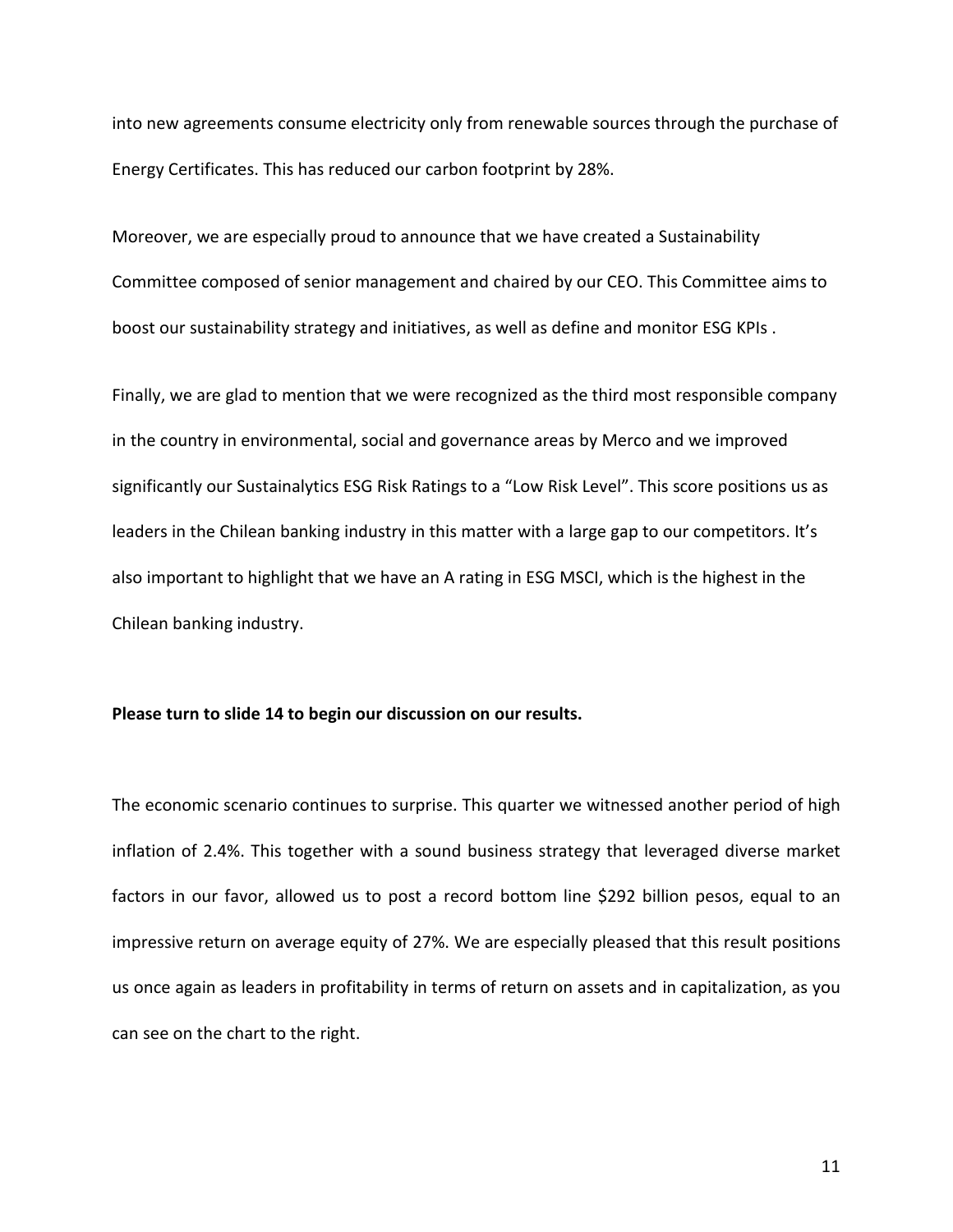Nevertheless, we are aware that these high levels of net income are temporary, but we are fully committed to creating a sustainable bank that generates superior results based on a consistent and responsible long-term strategy. Depending on the potential impacts of the political landscape and the evolution of the pandemic, we believe that our long-term ROE should be in the range of 16% to 18%, even though this year we expect it to be well above this range.

#### **Please turn to slide 15.**

Operating revenues grew over 40% year-on-year mainly due to non-customer income as a result of the strong rise in inflation versus the same period last year. In fact, inflation revenues contributed more than half of the year-on-year growth of operating revenues. This figure was obtained by positioning the bank appropriately to benefit from the higher-than-normal levels of inflation and in rates. On the other hand, it is worth highlighting that customer income continued growing 26%, contributing to the year-on-year rise in operating income, thanks to the greater contribution of demand deposits to our cost of funds, in an environment of significantly higher local interest rates, and improved business activity that boosted fees amid lower covid mobility restrictions.

As a result, net interest margin grew from 3.4% in the 1Q21 to 4.9% in the 1Q22, a rise of 151 basis points. An important part of this rise was due to inflation, as shown in the chart at the bottom. Nevertheless, income from interest excluding inflation grew strongly thanks to the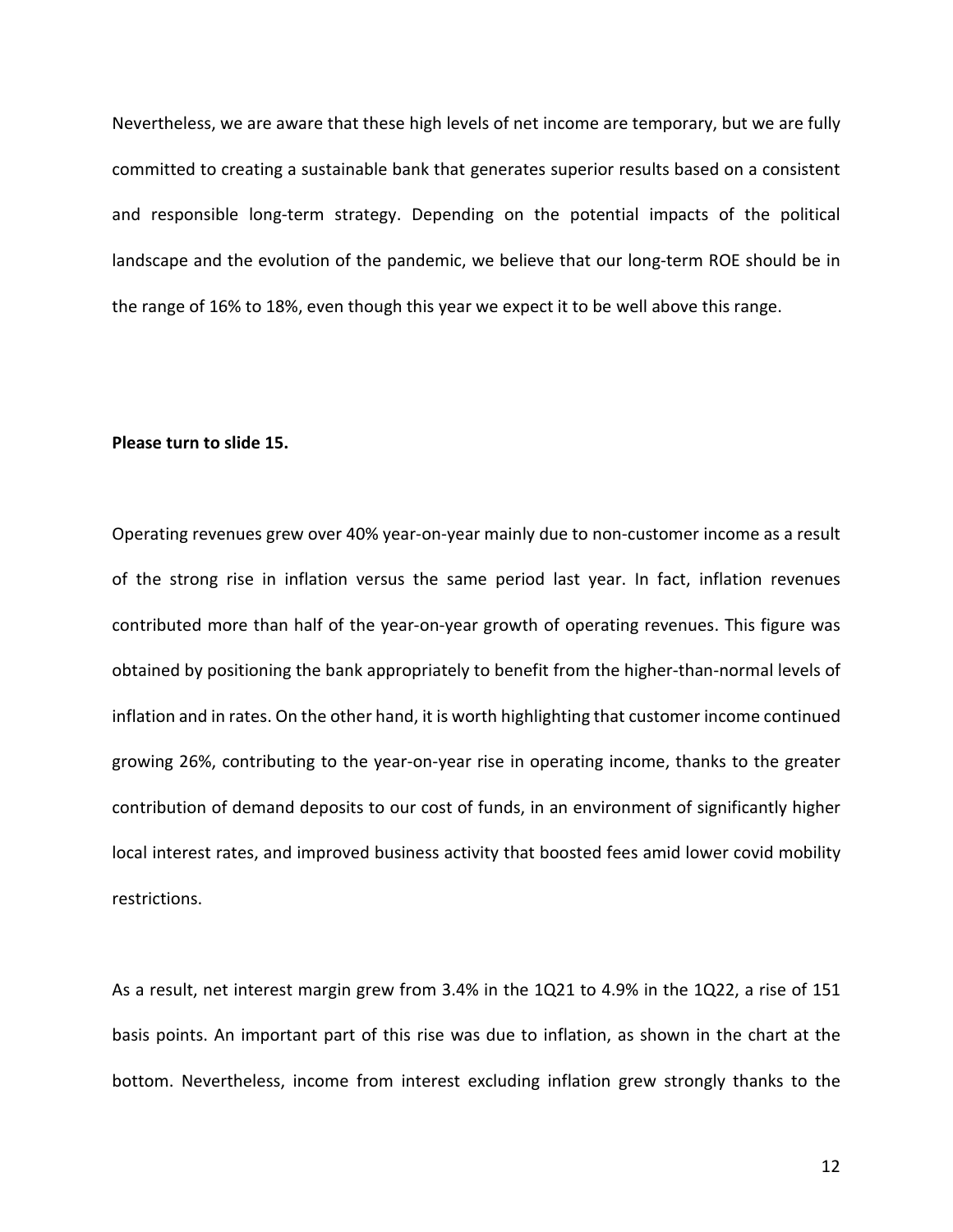effective and prudent management of our currency and maturity gaps, together with our demand deposits positioning, that allowed us to capitalize more than competitors. Later in the presentation, we will go into detail on our superior funding mix and how we compare to our competitors.

Fee income generation was also very dynamic this quarter contributing \$19 billion to the increase in operating revenues, equal to a rise of 17% year-on-year. This strong increment was consequence to a rise in transactional services from debit and credits cards and ATMs as well as higher account maintenance fees due to the expansion in our customer base. We also saw a positive increase in fees generated from Mutual Fund Management and Stock brokerage subsidiaries (Banchile Inversiones). Finally, insurance brokerage also performed well, in line with the greater business activity in consumer loan origination.

In terms of financial income from treasury operations, we recorded good results thanks to the proactive management of our trading and investment portfolios that benefited from changes in key market drivers, such as higher inflation, interest rates and inflation expectations.

As you can see in the charts to the right, we have superior revenue generation. We out rank all of our peers in terms of Net Interest Margin with a wide gap to our closest competitor. Additionally, we have an impressive evolution of our operating margin net of risk, as shown on the chart at the bottom right. We surpass all of the competition and even widen gap to our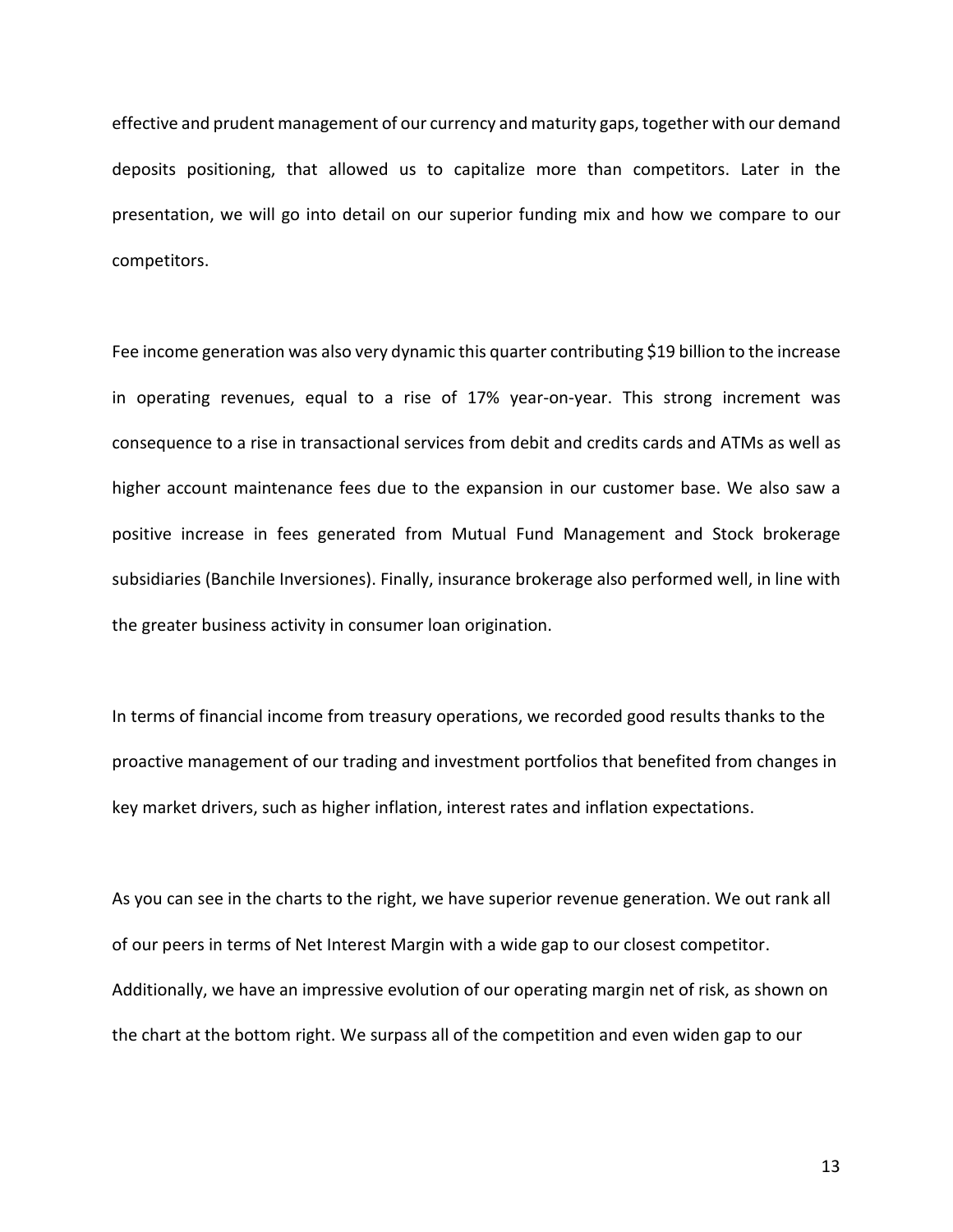main competitors in the last couple of quarters, clearly demonstrating our excellent and consistent business strategy.

#### **Please turn to slide number 16.**

Loans reached \$34 trillion pesos, up 8% in nominal terms from last year but remained flat when compared to the 4Q21. Mortgage and Commercial loan originations have slowed due to the weak economic environment and political uncertainty. Specifically, mortgages grew 9% year-on-year and only 1% quarter-on-quarter. It's important to note that mortgages are almost completely denominated in UF, hence growth was fueled by the strong rise in inflation and not origination. As per commercial loans, we also saw a slowdown in both the wholesale and SME segments, which in total grew 6% year-on-year and decreased 1% quarter-on-quarter.

On a positive tone, consumer loans showed better growth despite the environment, rising 12% year-on-year and 4% quarter-on-quarter. As opposed to mortgages, almost 100% of consumer loans are denominated pesos, so this rise has been driven by greater originations thanks to reinforced commercial campaigns that have boosted demand for consumer loans within higher income customers segments.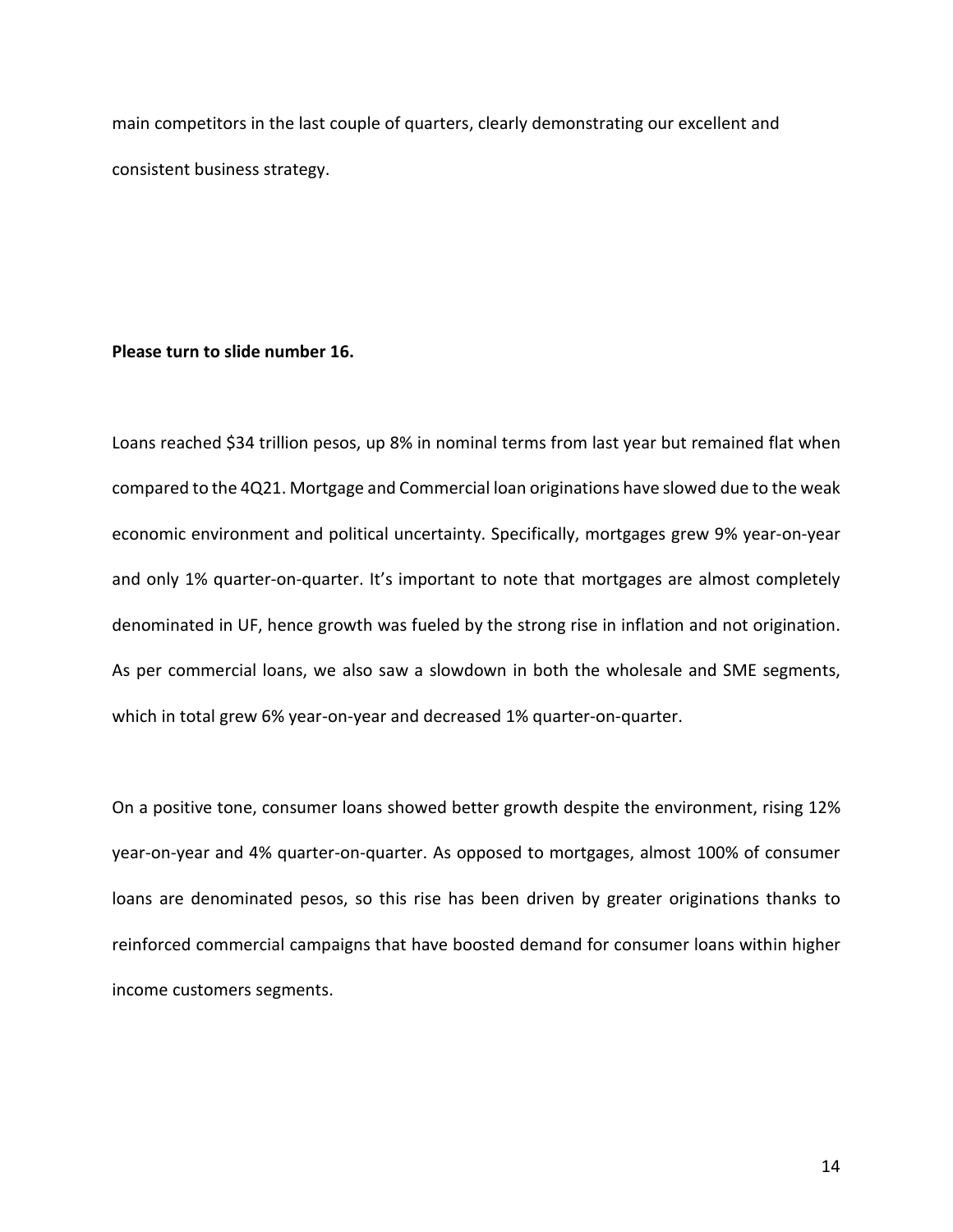#### **Please turn to slide 17.**

Our superior funding structure has been key in the rising rate cycle, rewarding us with higher asset and liability management margins. First, I would like to highlight that our funding structure has remained relatively stable, despite the strong hikes in short term interest rates and its potential impact in demand deposit balances. In fact, the percentage of funding from DDAs continued at unprecedented levels, representing 33% of assets, as you can see on the chart on the top left, down slightly from 36% recorded in the 4Q21. It's also relevant to mention that we lead our peers in terms of demand deposits to loans, benefiting us more from this balance sheet position. This financing not only provides us with a lower cost of funds but also supports part of our structural inflation gap. Today the UF asset gap in the banking book is in the range around \$7 trillion pesos, which means that for every 100 basis point positive change in inflation, we earn about \$75 billion pesos in net interest income or approximately 20 basis points in NIM.

In addition, over the last years, we have pursued to optimize our funding structure in relation to maturity gaps. As such, we maintain a more stable funding structure than peers when we compare our mortgage funding gap, as shown on the chart on the right of this slide. This has been the result of a consistent strategy aimed at matching longer-term assets and with longer liabilities, such as bonds placed locally and overseas. All of this should permit us to take advantage of rising rate more than our peers, as seen in the evolution of NIM and operating income.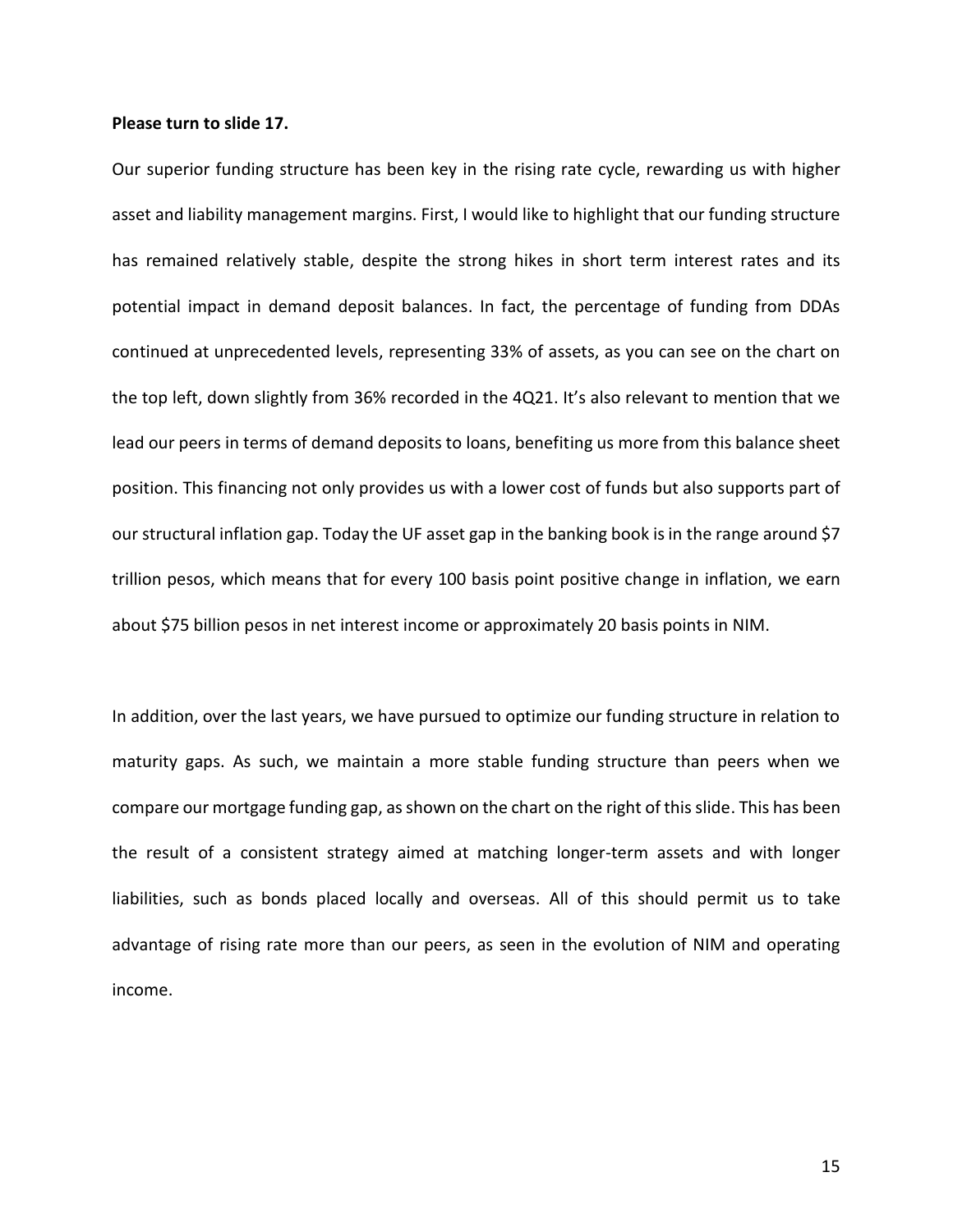**We also have positioned the bank as the most capitalized among our competition, as you can see on the next slide number 18.**

Our Total and Tier I capital ratio are significantly above the competition at 17.8% and 13.2%, respectively. These figures are a result of our long-term strategy, which is based on responsible growth that are linked to consistent capital management policies and an adequate risk return relationship. We are convinced that a strong capitalization is a key factor not only for the sustainability of the bank, but also for the capacity of generating attractive dividends and profitability to our shareholders.

This capitalization together with our superior credit risk ratings and debt placements in both local and overseas markets has permitted us to fund our business competitively. We are optimistic that our strong improvements and leading ESG position, as we discussed earlier in this call, will further support growth using alternative funding instruments.

These high capitalization levels also position us well for the implementation of Basel III in Chile that will require higher levels of capital than under Basel I. We are confident that we have sufficient capital to implement smoothly Basel III in our bank.

#### **Please turn to slide 19.**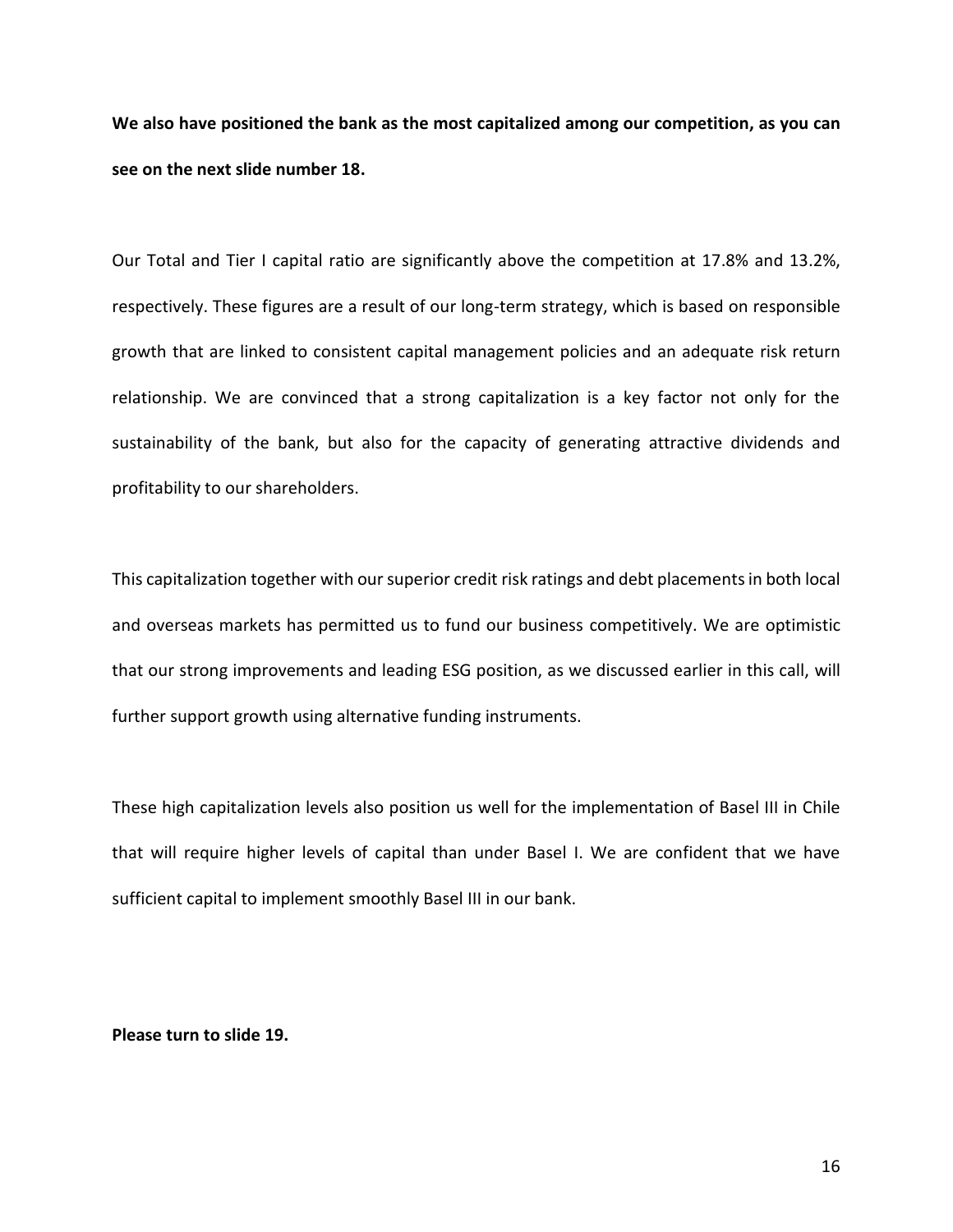Expected credit losses reached \$99 billion pesos in the 1Q22. A relevant portion of this figure is due to \$70 billion pesos of additional provisions that we established this quarter in line with persistent uncertainty of the economic and political environment. Also, we are aware that the extraordinarily low levels of delinquencies observed in our loan portfolio are strongly influenced by transitory factors that mitigate the real deterioration in the fundamentals of the Chilean economy. That said, excluding additional provisions, we only recorded a cost of risk of 0.35%, significantly below our long-term expected level of around 1.1%. This figure was also significantly lower than all of our peers, demonstrating the soundness relative of our portfolio.

Additionally, we continued to exceed our peers in many other risk indicators as shown on the right of this slide. We have accumulated \$610 billion in additional provisions, providing us with a coverage ratio of 4.4 times and we recorded the best delinquency ratio of only 0.87%. We are confident that our conservative strategy should support us in negative economic cycles but should also assist us in taking advantage of growth opportunities when they appear.

#### **Please turn to slide 20.**

Cost control has been a major focus at Banco de Chile. In fact, this is one of the three main pillars of our long-term strategy. In this environment, our efficiency and productivity plan and initiatives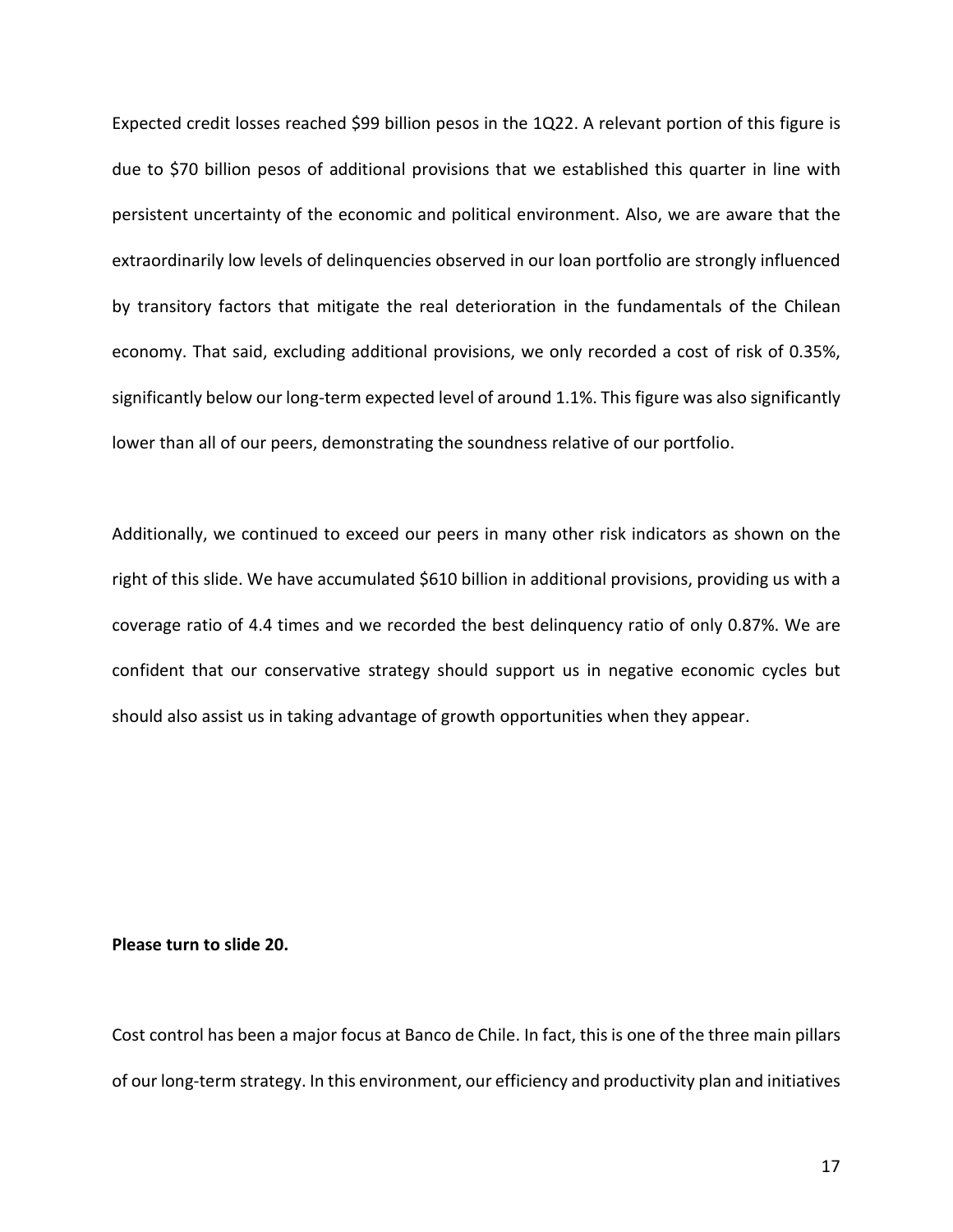have consistently been bearing fruit. This quarter our expenses grew in line with inflation, up 7% year-on-year, or flat in real terms. This is consistent with costs that are indexed to inflation. For example, salaries are adjusted at least on May and November each year and many administrative services are priced in UF. However, similar to prior periods, the fastest growing expense items are those related to IT, in line with the developments and infrastructure we have implemented to boost our digital capabilities and automation of our operational processes to improve productivity.

As a result, our efficiency ratio posted an impressive level of 34.2%, well below the industry and peers, as you can see on the charts at the bottom of this slide.

We are determined to continue improving our cost structure and using our resources better to sustain high levels of efficiency. As we mentioned before in this presentation, it's clear that the ratio that we have posted this quarter is highly affected by top line growth. However, we are confident that the incremental gains we have made during the last years should lead to sustainable efficiency improvements compared to the levels we posted before the pandemic.

#### **Please turn to slide 21**

Before moving on to questions, I just want to go quickly over some key take aways and provide some guidance.